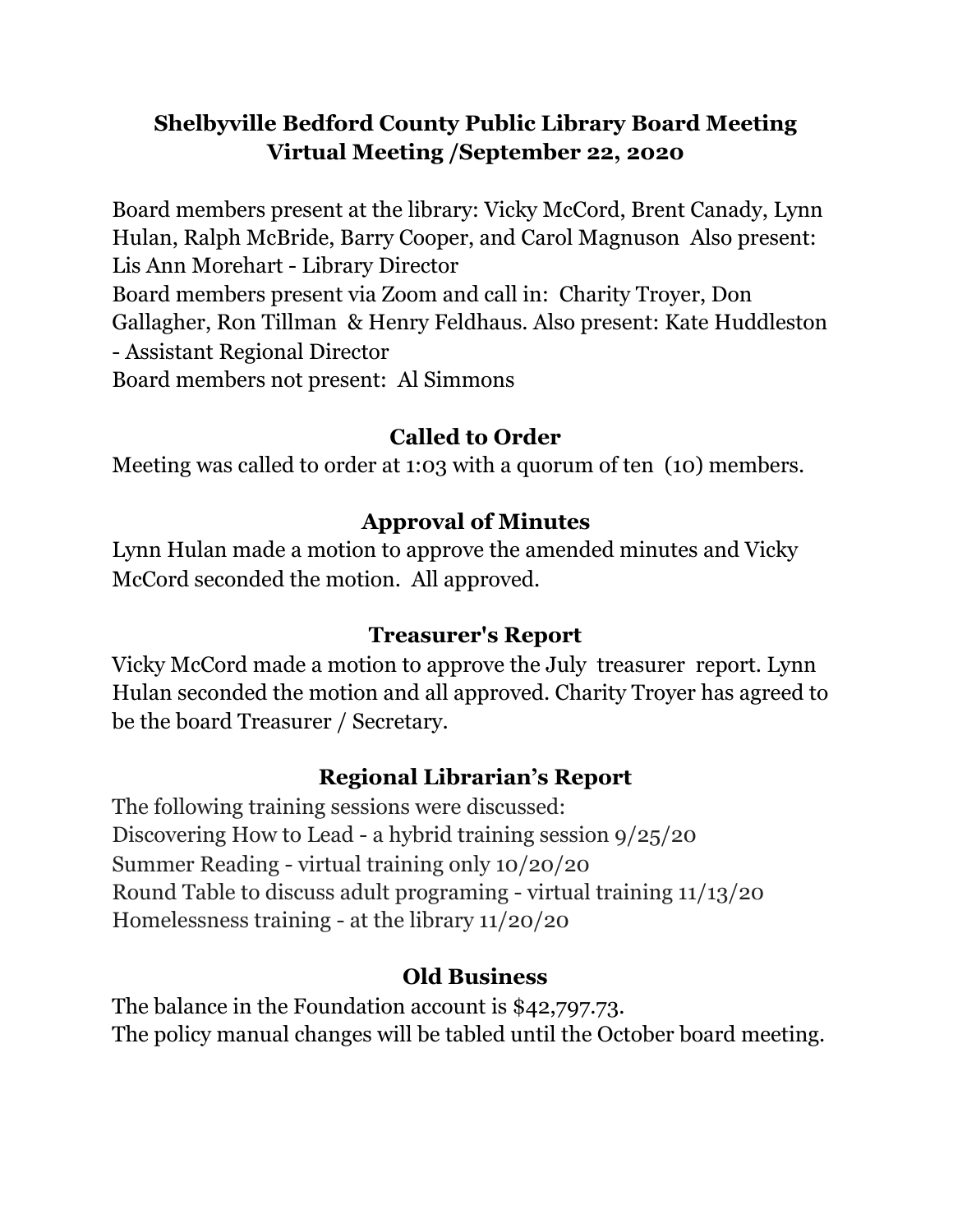#### **New Business**

Lis Ann presented the reopening plans to the board which will begin on Oct. 5th. There will be four computers that will be available to the public by appointment and for one hour only. Curbside service will continue for right now. The stacks and the restrooms will remain closed to the patrons and all guidelines will be posted.

## **Friends of the Library**

The Friends of the Library has decided to cancel this year's author luncheon. However they are going to ask for "table" sponsors and donations for the library. An outside book sale will be set up for Oct. 8th-10th.

#### **Personnel**

We were deeply saddened to hear of the passing of Melanie Roberts, a long time employee of the library. The board made arrangements with Lis Ann to send flowers.

Margaret Petty has been promoted to Assistant Director.

## **Community**

Lis Ann will speak with Rita regarding a firm quote regarding the security cameras for the library.

## **Property**

Nothing to add.

# **Librarian's Report**

In addition to her narrative Lis Ann said that the hot spot rentals are doing well. Questions were brought up regarding the library's plans for Halloween. The library will do Halloween on the square only if the square plans to do their annual trick or treat. The Wine Walk has not been confirmed but, if it does occur this year, funds will go to the library. Don Gallagher inquired about the microfilm machine and was told that it is indeed operational.

Vicky McCord made a motion to adjourn. Lynn Hulan seconded. The next meeting will be via Zoom on Oct. 27th.